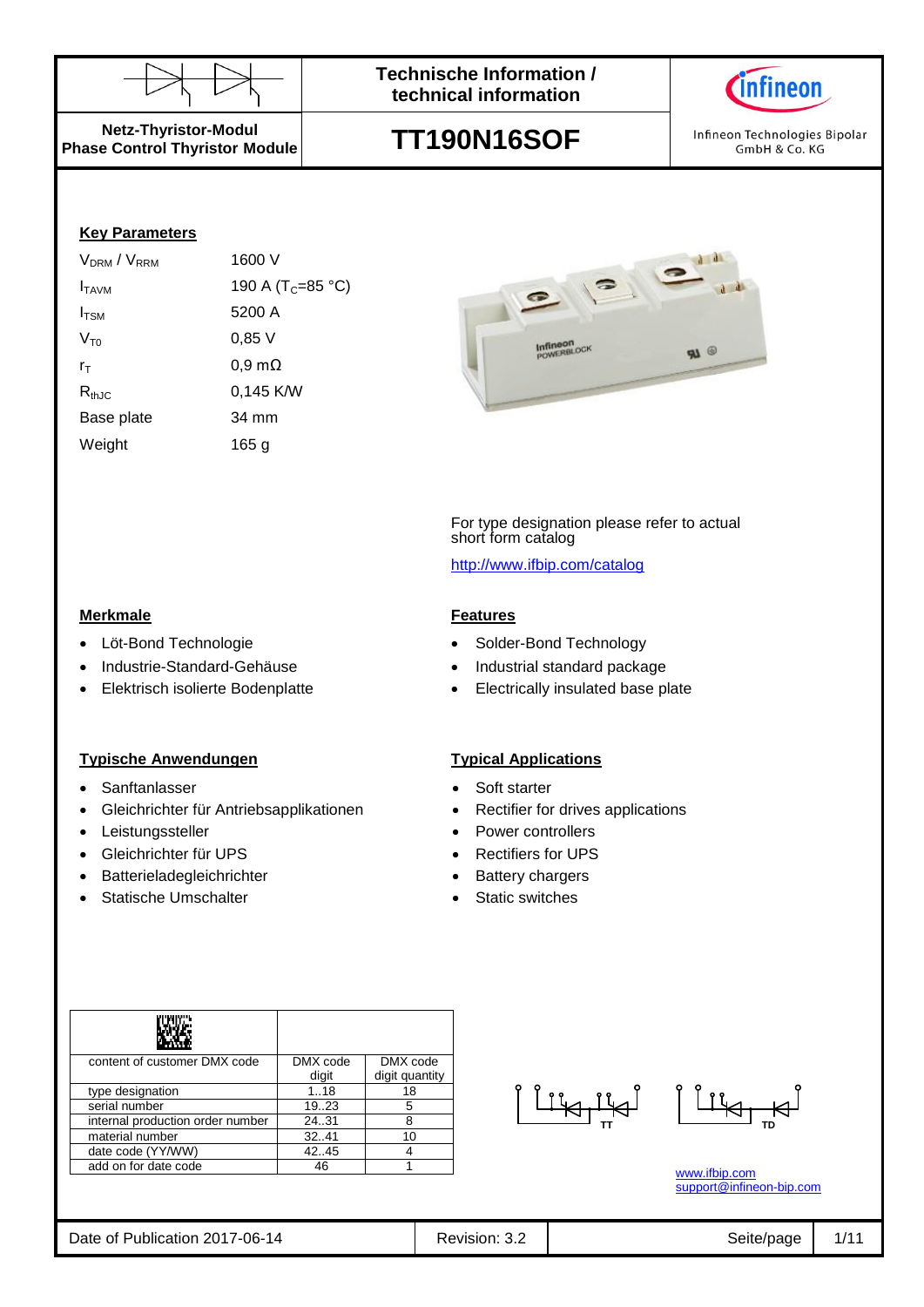



# **TT190N16SOF**

Infineon Technologies Bipolar GmbH & Co. KG

**Netz-Thyristor-Modul Phase Control Thyristor Module**

### **TT190N16SOF TD190N16SOF**

| Höchstzulässige Werte / Maximum rated values                                                                                                                   |                                                                                               |                                     |                                   |            |
|----------------------------------------------------------------------------------------------------------------------------------------------------------------|-----------------------------------------------------------------------------------------------|-------------------------------------|-----------------------------------|------------|
| Periodische Vorwärts- und Rückwärts-Spitzensperrspannung $T_{vi} = -40^{\circ}$ C T <sub>vimax</sub><br>repetitive peak forward off-state and reverse voltages |                                                                                               | V <sub>DRM</sub> , V <sub>RRM</sub> | 1600 V                            |            |
| Vorwärts-Stoßspitzensperrspannung<br>non-repetitive peak forward off-state voltage                                                                             | $T_{vi} = -40^{\circ}C T_{vi max}$                                                            | <b>V<sub>DSM</sub></b>              | 1600 V                            |            |
| Rückwärts-Stoßspitzensperrspannung<br>non-repetitive peak reverse voltage                                                                                      | $T_{vi}$ = +25°C $T_{vi}$ max                                                                 | $V_{\rm RSM}$                       | 1700 V                            |            |
| Durchlaßstrom-Grenzeffektivwert<br>maximum RMS on-state current                                                                                                |                                                                                               | <b>ITRMSM</b>                       | 275                               | A          |
| Dauergrenzstrom<br>average on-state current                                                                                                                    | $T_c = 85^{\circ}$ C                                                                          | <b>I</b> TAVM                       | 190 A                             |            |
| Stoßstrom-Grenzwert<br>surge current                                                                                                                           | $T_{vi} = 25^{\circ}C$ , $t_P = 10$ ms<br>$T_{vj} = T_{vj \max}, t_P = 10 \text{ms}$          | $I_{\text{TSM}}$                    | 5200 A<br>4500 A                  |            |
| Grenzlastintegral<br>$Pt$ -value                                                                                                                               | $T_{vi} = 25^{\circ}C$ , $t_P = 10$ ms<br>$T_{vj} = T_{vj \, max}$ , $t_P = 10 \, \text{ms}$  | 2t                                  | 135200<br>101250 A <sup>2</sup> s | $A^2S$     |
| Kritische Stromsteilheit<br>critical rate of rise of on-state current                                                                                          | <b>DIN IEC 747-6</b><br>f = 50Hz, $i_{GM}$ = 1A, $di_G/dt$ = 1A/µs                            | $(diT/dt)_{cr}$                     |                                   | $100$ A/µs |
| Kritische Spannungssteilheit<br>critical rate of rise of off-state voltage                                                                                     | $T_{vi} = T_{vi \, max}$ , $V_D = 0.67 V_{DRM}$<br>6.Kennbuchstabe / 6 <sup>th</sup> letter F | $(dv_D/dt)_{cr}$                    | 1000                              | $V/\mu s$  |
| Charakteristische Werte / Characteristic values                                                                                                                |                                                                                               |                                     |                                   |            |
| Durchlaßspannung<br>on-state voltage                                                                                                                           | $T_{vi} = T_{vi \, max}$ , $i_T = 500 \, \text{A}$                                            | V <sub>T</sub>                      | $1,52$ V<br>max.                  |            |

| Durchlaisspannung<br>on-state voltage                                       | $I_{vi} = I_{vi}$ max, $I_T = 500$ A                                                                                              | VT                         | нах.         | ۷   ۱٫۰۰ |                                   |
|-----------------------------------------------------------------------------|-----------------------------------------------------------------------------------------------------------------------------------|----------------------------|--------------|----------|-----------------------------------|
| Schleusenspannung<br>threshold voltage                                      | $T_{vi} = T_{vi \, max}$                                                                                                          | $V_{(TO)}$                 | max.         | $0,85$ V |                                   |
| Ersatzwiderstand<br>slope resistance                                        | $T_{vi} = T_{vj \text{ max}}$                                                                                                     | $r_{\rm T}$                | max.         | 0,9      | $\mathsf{Im}\Omega$               |
| Zündstrom<br>gate trigger current                                           | $T_{vi} = 25^{\circ}C$ , $v_D = 12V$                                                                                              | I <sub>GТ</sub>            | max.         | 145 mA   |                                   |
| Zündspannung<br>gate trigger voltage                                        | $T_{vi} = 25^{\circ}C$ , $V_D = 12V$                                                                                              | $V_{GT}$                   | max.         | $2,5$ V  |                                   |
| Nicht zündender Steuerstrom<br>gate non-trigger current                     | $T_{vj} = T_{vj \, max}$ , $V_D = 12V$<br>$T_{vj} = T_{vj \max}$ , $v_D = 0.5 V_{DRM}$                                            | l <sub>GD</sub>            | max.<br>max. |          | $10 \text{ mA}$<br>$5 \text{ mA}$ |
| Nicht zündende Steuerspannung<br>gate non-trigger voltage                   | $T_{vi} = T_{vi \, max}$ , $V_D = 0.5 V_{DRM}$                                                                                    | $\mathsf{V}_{\mathsf{GD}}$ | max.         | $0,25$ V |                                   |
| Haltestrom<br>holding current                                               | $T_{vi} = 25^{\circ}C$ , $V_D = 12V$ , $R_A = 1\Omega$                                                                            | Iн                         | max.         | 200 mA   |                                   |
| Einraststrom<br>latching current                                            | $T_{vi} = 25^{\circ}C$ , $v_D = 12V$ , $R_{GK} \ge 10\Omega$<br>$i_{GM}$ = 1A, di <sub>G</sub> /dt = 1A/us, t <sub>a</sub> = 20us | IL.                        | max.         | 400 mA   |                                   |
| Vorwärts- und Rückwärts-Sperrstrom<br>forward off-state and reverse current | $T_{vi} = T_{vi \, max}$<br>$V_D = V_{DRM}$ , $V_R = V_{RRM}$                                                                     | $i_D$ , $i_R$              | max.         |          | $30 \, \text{mA}$                 |
| Zündverzug<br>gate controlled delay time                                    | <b>DIN IEC 747-6</b><br>$T_{vi}$ = 25°C, $i_{GM}$ = 1A, $di_G/dt$ = 1A/ $\mu$ s                                                   | $t_{gd}$                   | max.         |          | $2 \mu s$                         |

| prepared by: AG |  | Date of publication:   2017-06-14 |  |
|-----------------|--|-----------------------------------|--|
| approved by: MS |  | Revision:                         |  |

Date of Publication 2017-06-14 | Revision: 3.2 | Seite/page | 2/11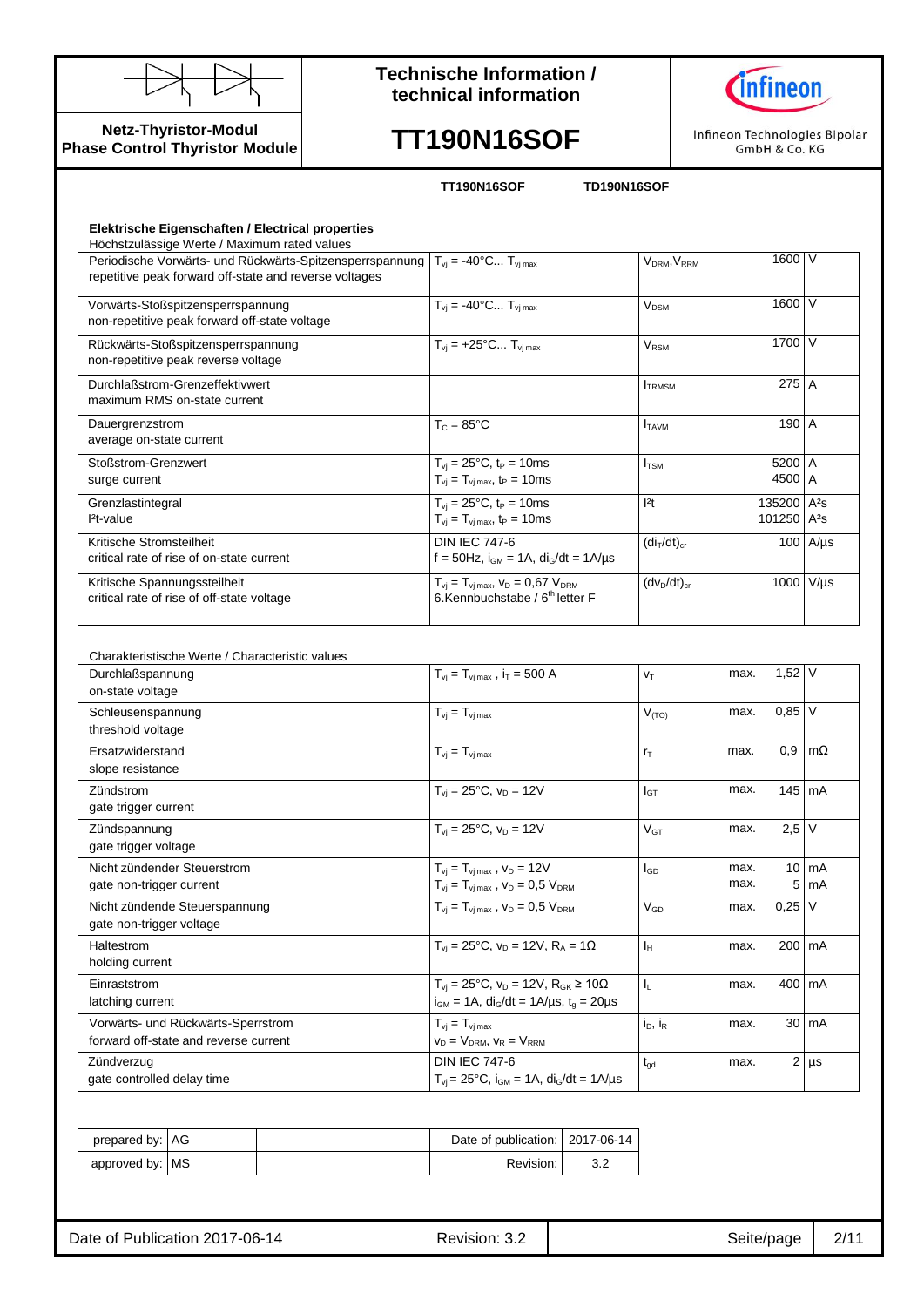



**Netz-Thyristor-Modul Phase Control Thyristor Module**

**TT190N16SOF**

Infineon Technologies Bipolar GmbH & Co. KG

#### $\frac{1}{\sqrt{2}}$ **Elektrische Eigenschaften / Electrical properties** Charakteristische Werte / Characteristic values Freiwerdezeit circuit commutated turn-off time  $T_{\nu j} = T_{\nu j \text{ max}}$ ,  $i_{\text{TM}} = I_{\text{TAVM}}$  $v_{\rm RM}$  = 100 V,  $v_{\rm DM}$  = 0,67 V<sub>DRM</sub>  $dv<sub>D</sub>/dt = 20 V/µs$ ,  $-di<sub>T</sub>/dt = 10 A/µs$ 5.Kennbuchstabe / 5<sup>th</sup> letter O  $t_q$ typ. 320 µs Isolations-Prüfspannung insulation test voltage RMS,  $f = 50$  Hz,  $t = 1$ min RMS,  $f = 50$  Hz,  $t = 1$ sec  $V<sub>ISOL</sub>$ 3,6  $3,0$  kV kV

### **Thermische Eigenschaften / Thermal properties**

| Innerer Wärmewiderstand<br>thermal resistance, junction to case        | pro Modul / per Module, $\Theta = 180^\circ$ sin $\mid R_{th,IC} \mid$<br>pro Zweig / per arm, $\Theta = 180^\circ$ sin |                    | 0,0825 K/W<br>max.<br>$0,165$ K/W<br>max.   |                          |
|------------------------------------------------------------------------|-------------------------------------------------------------------------------------------------------------------------|--------------------|---------------------------------------------|--------------------------|
|                                                                        | pro Modul / per Module, DC<br>pro Zweig / per arm, DC                                                                   |                    | $0.0725$ K/W<br>max.<br>$0,145$ K/W<br>max. |                          |
| Übergangs-Wärmewiderstand<br>thermal resistance, case to heatsink      | pro Modul / per Module<br>pro Zweig / per arm                                                                           | $R_{thCH}$         | max.<br>max.                                | $0.04$ K/W<br>$0.08$ K/W |
| Höchstzulässige Sperrschichttemperatur<br>maximum junction temperature |                                                                                                                         | $T_{\rm vi\,max}$  | 125 °C                                      |                          |
| Betriebstemperatur<br>operating temperature                            |                                                                                                                         | $T_{c \text{ op}}$ | $-40+125$ °C                                |                          |
| Lagertemperatur<br>storage temperature                                 |                                                                                                                         | $I_{\text{stq}}$   | $-40+125$ °C                                |                          |

| <b>Mechanische Eigenschaften / Mechanical properties</b> |                                      |                                           |                    |                  |
|----------------------------------------------------------|--------------------------------------|-------------------------------------------|--------------------|------------------|
| Gehäuse, siehe Anlage                                    |                                      |                                           | Seite 4            |                  |
| case, see annex                                          |                                      |                                           | page 4             |                  |
| Innere Isolation                                         |                                      | Basisisolierung (Schutzklasse 1, EN61140) |                    |                  |
| internal insulation                                      | Basic insulation (class 1, IEC61140) |                                           |                    |                  |
| Anzugsdrehmoment für mechanische Anschlüsse              | Toleranz / Tolerance $\pm$ 15%       | M1                                        | 5                  | N <sub>m</sub>   |
| mounting torque                                          |                                      |                                           |                    |                  |
| Anzugsdrehmoment für elektrische Anschlüsse              | Toleranz / Tolerance ± 10%           | M <sub>2</sub>                            | 5                  | Nm               |
| terminal connection torque                               |                                      |                                           |                    |                  |
| Steueranschlüsse                                         | DIN 46 244                           |                                           | $A 2,8 \times 0,8$ |                  |
| control terminals                                        |                                      |                                           |                    |                  |
| Gewicht                                                  |                                      | G                                         | 165<br>typ.        | g                |
| weight                                                   |                                      |                                           |                    |                  |
| Kriechstrecke                                            |                                      |                                           | 10                 | mm               |
| creepage distance                                        |                                      |                                           |                    |                  |
| Schwingfestigkeit                                        | $f = 50$ Hz                          |                                           | 50                 | m/s <sup>2</sup> |
| vibration resistance                                     |                                      |                                           |                    |                  |
|                                                          | file-No.                             |                                           | E 83335            |                  |
|                                                          |                                      |                                           |                    |                  |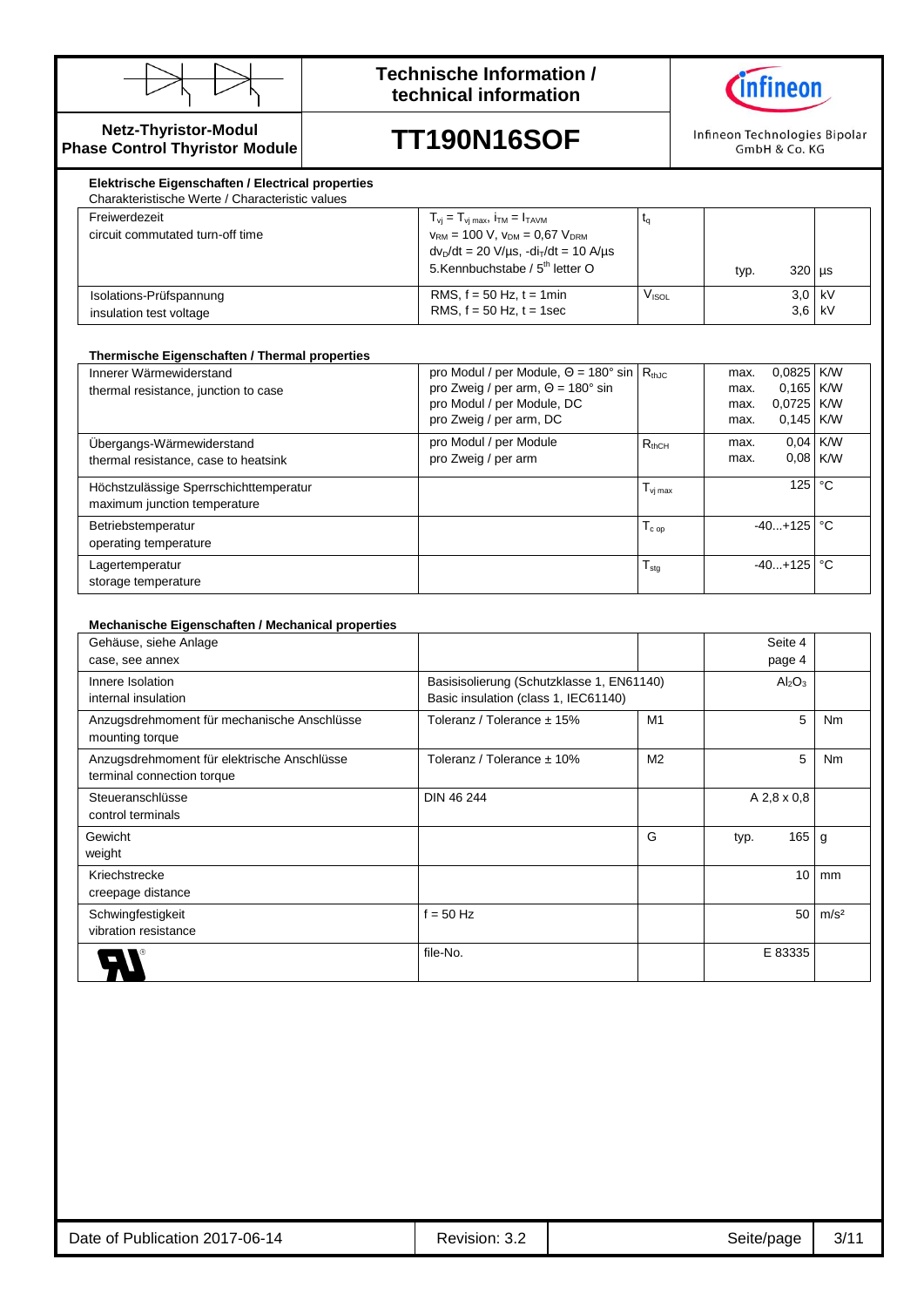

# **TT190N16SOF**



Infineon Technologies Bipolar GmbH & Co. KG

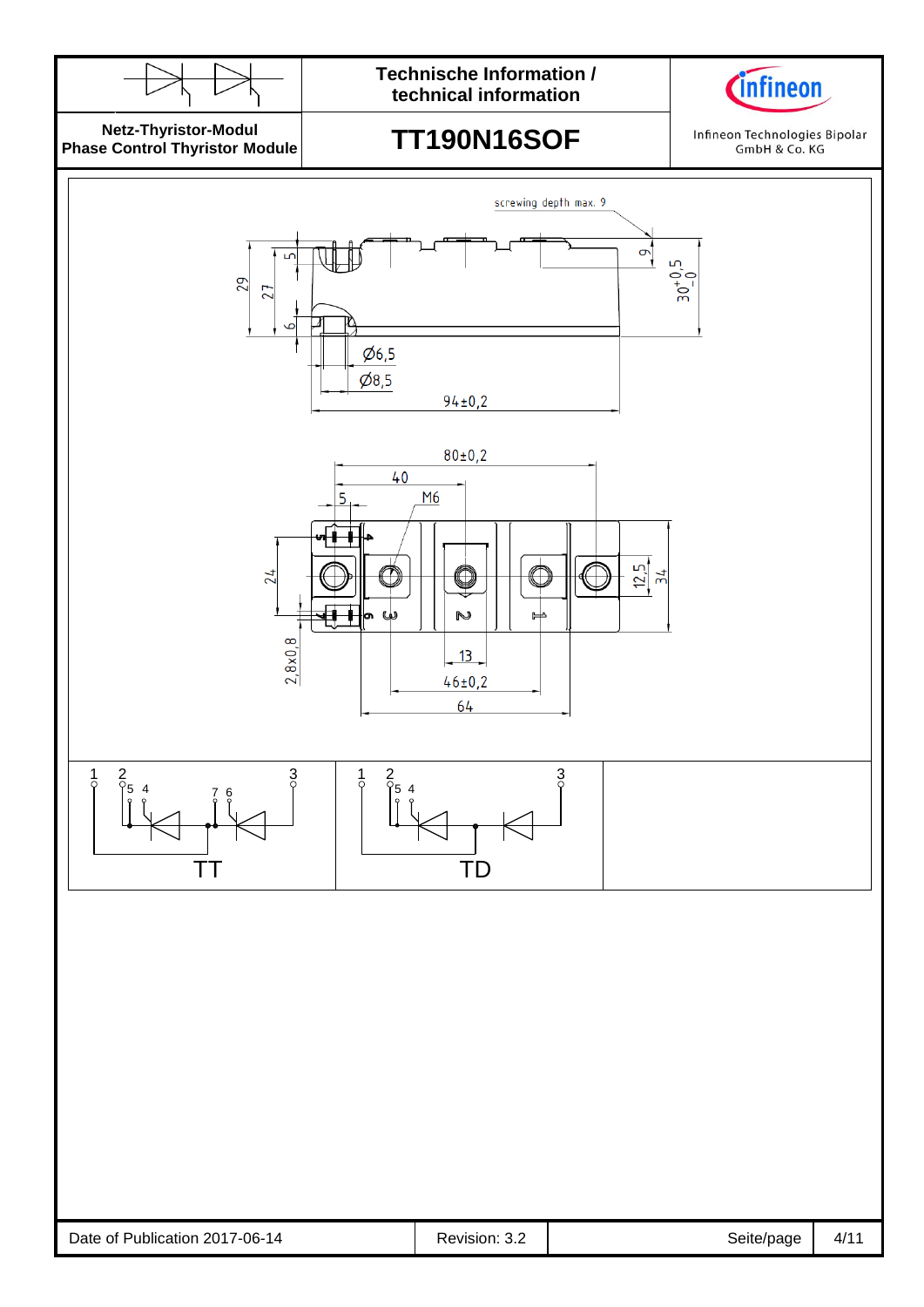



**Netz-Thyristor-Modul Phase Control Thyristor Module**

**TT190N16SOF**

Infineon Technologies Bipolar GmbH & Co. KG

| Analytische Elemente des transienten Wärmewiderstandes $Z_{th,lc}$ für DC<br>Analytical elements of transient thermal impedance Z <sub>thJC</sub> for DC |          |           |           |           |   |   |  |
|----------------------------------------------------------------------------------------------------------------------------------------------------------|----------|-----------|-----------|-----------|---|---|--|
| Pos. n                                                                                                                                                   |          | 2         | 3         | 4         | 5 | 6 |  |
| $R_{\text{thn}}$ [K/W]                                                                                                                                   | 0,0669   | 0,0024648 | 0,0674976 | 0,0076896 |   |   |  |
| $T_n$ [S]                                                                                                                                                | 0,035107 | 0,035092  | 0,034917  | 0,001473  |   |   |  |
| $Z_{thJC} = \sum_{n=1}^{n_{max}} R_{thn} \left( 1 - e^{\frac{-t}{\tau_n}} \right)$<br>Analytische Funktion / Analytical function:                        |          |           |           |           |   |   |  |

**Erhöhung des Zth DC bei Sinus und Rechteckströmen mit unterschiedlichen Stromflusswinkeln Θ Rise of Zth DC for sinewave and rectangular current with different current conduction angles Θ ΔZth Θ rec / ΔZth Θ sin**

|                                                       | $\Theta = 180^\circ$ | $\Theta = 120^\circ$ | $\Theta = 90^\circ$ | $\Theta = 60^\circ$ | $\Theta = 30^\circ$ |
|-------------------------------------------------------|----------------------|----------------------|---------------------|---------------------|---------------------|
| $\Delta Z_{\text{th} \,\odot \, \text{rec}}$<br>[K/W] | 0,02709              | 0,04187              | 0,05259             | 0,06819             | 0,09344             |
| $\Delta Z_{\text{th}}$ $_{\odot}$ sin<br>[K/W]        | 0,02071              | 0,02767              | 0,03665             | 0,05160             | 0,08004             |

 $Z_{\text{th}} \odot \text{rec} = Z_{\text{th DC}} + \Delta Z_{\text{th}} \odot \text{rec}$  $Z_{\text{th}} \odot \sin = Z_{\text{th DC}} + \Delta Z_{\text{th}} \odot \sin$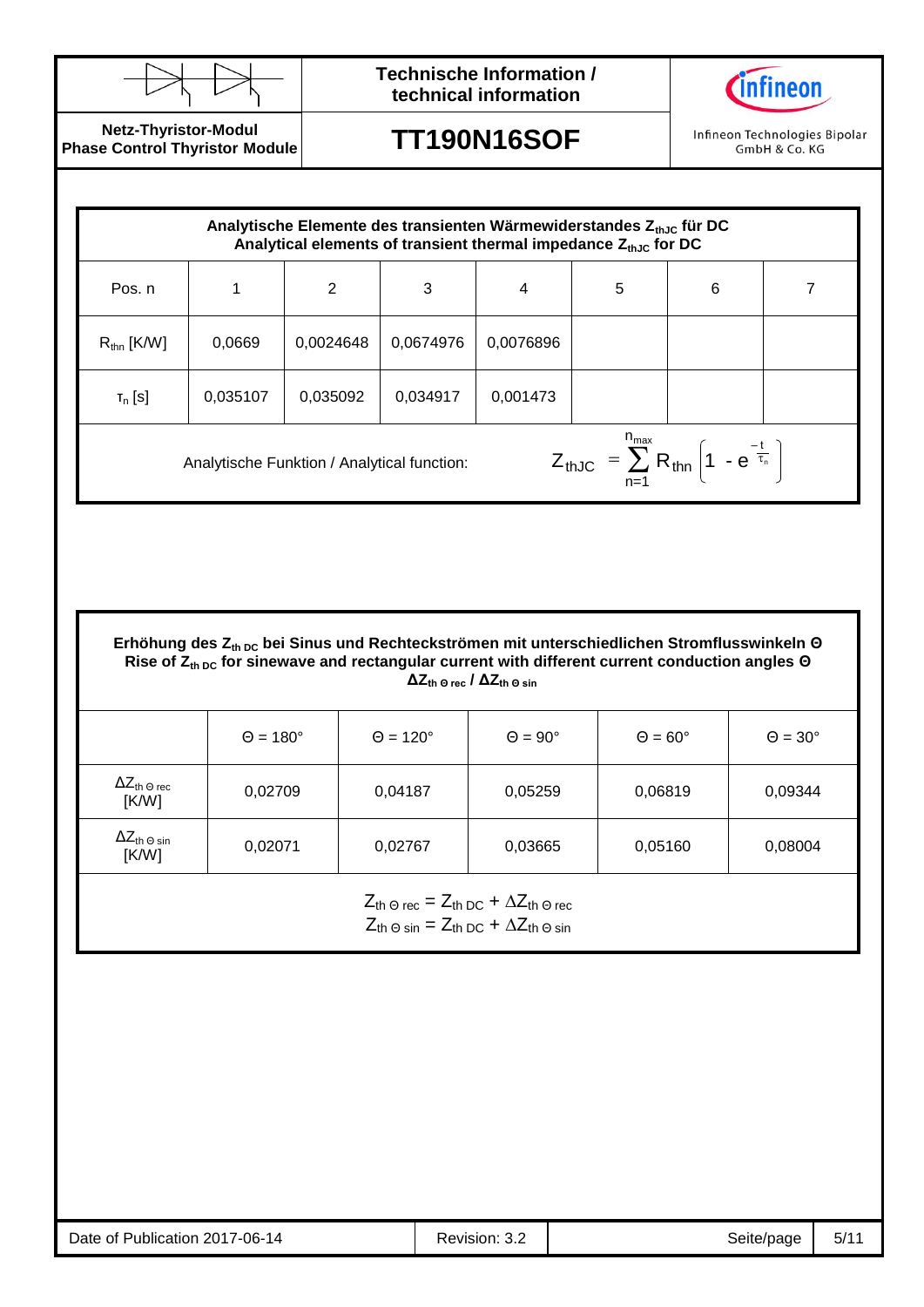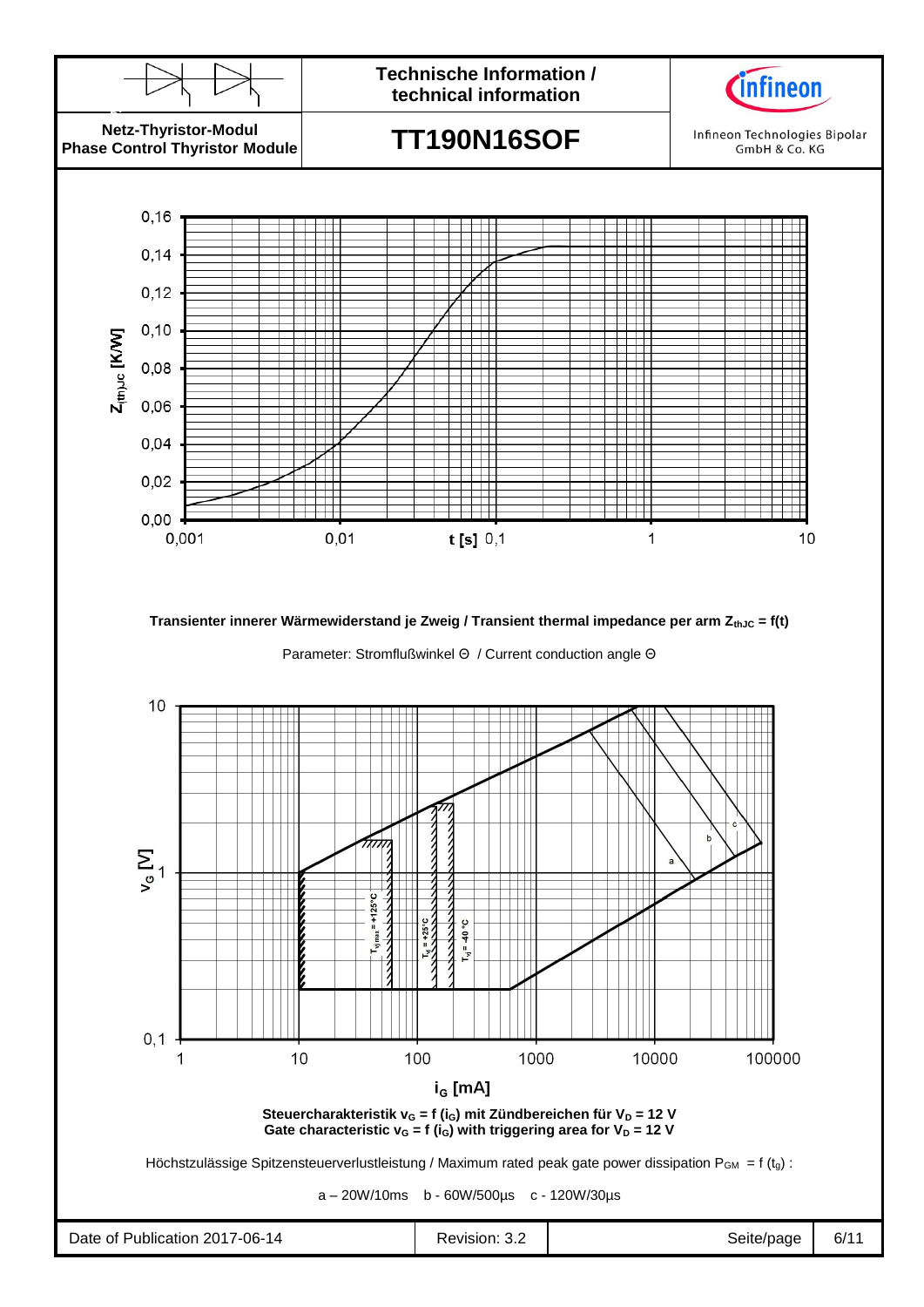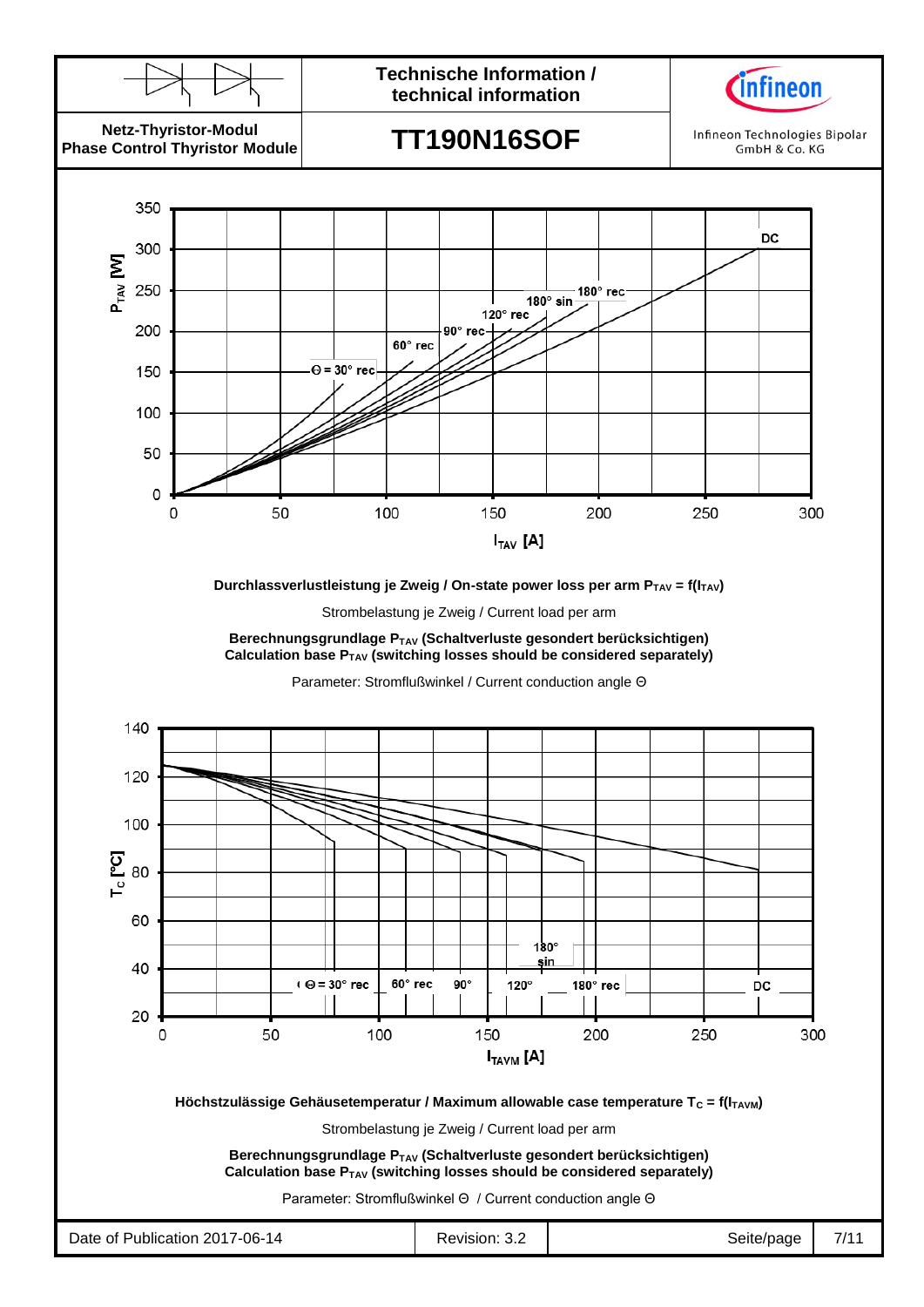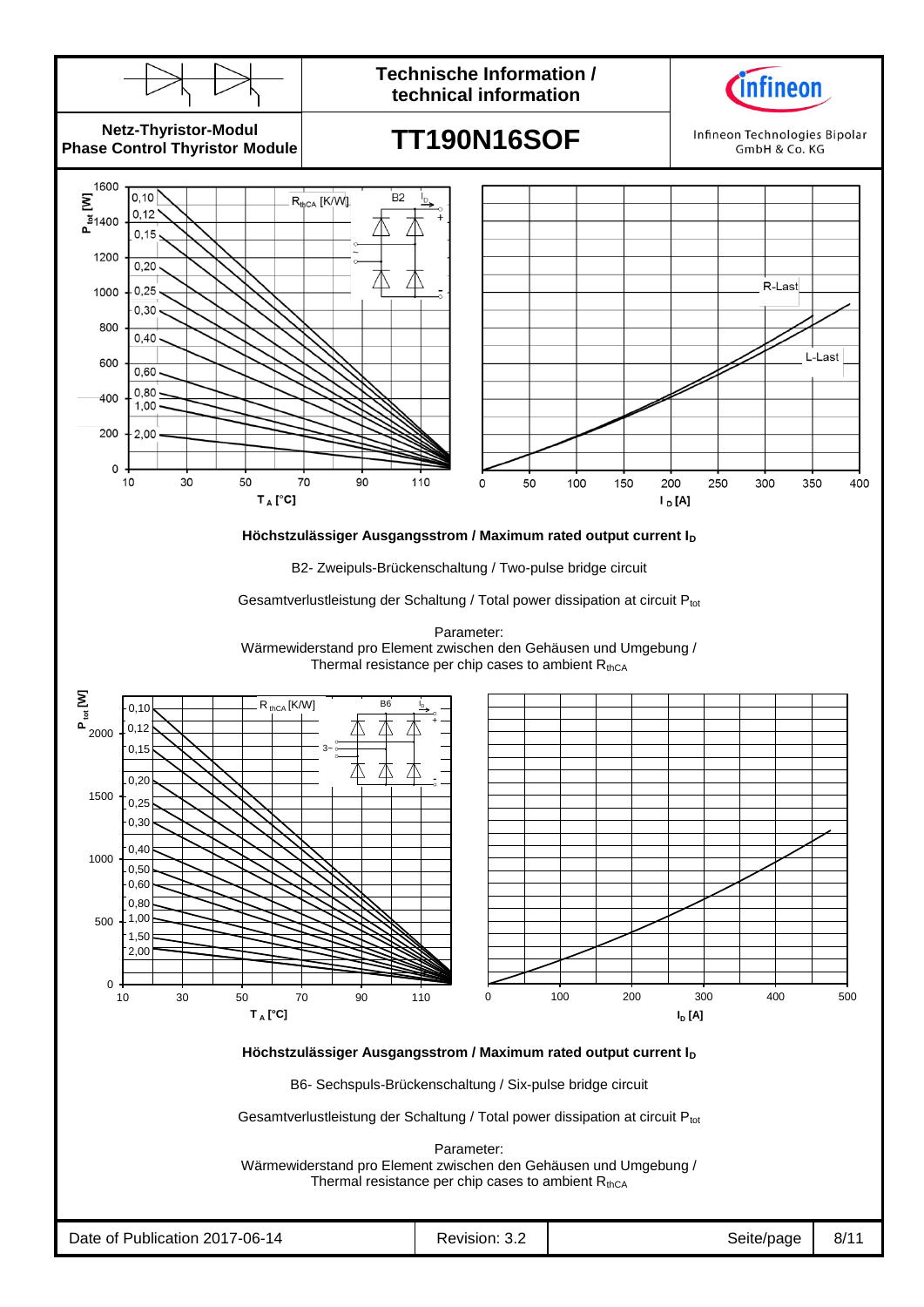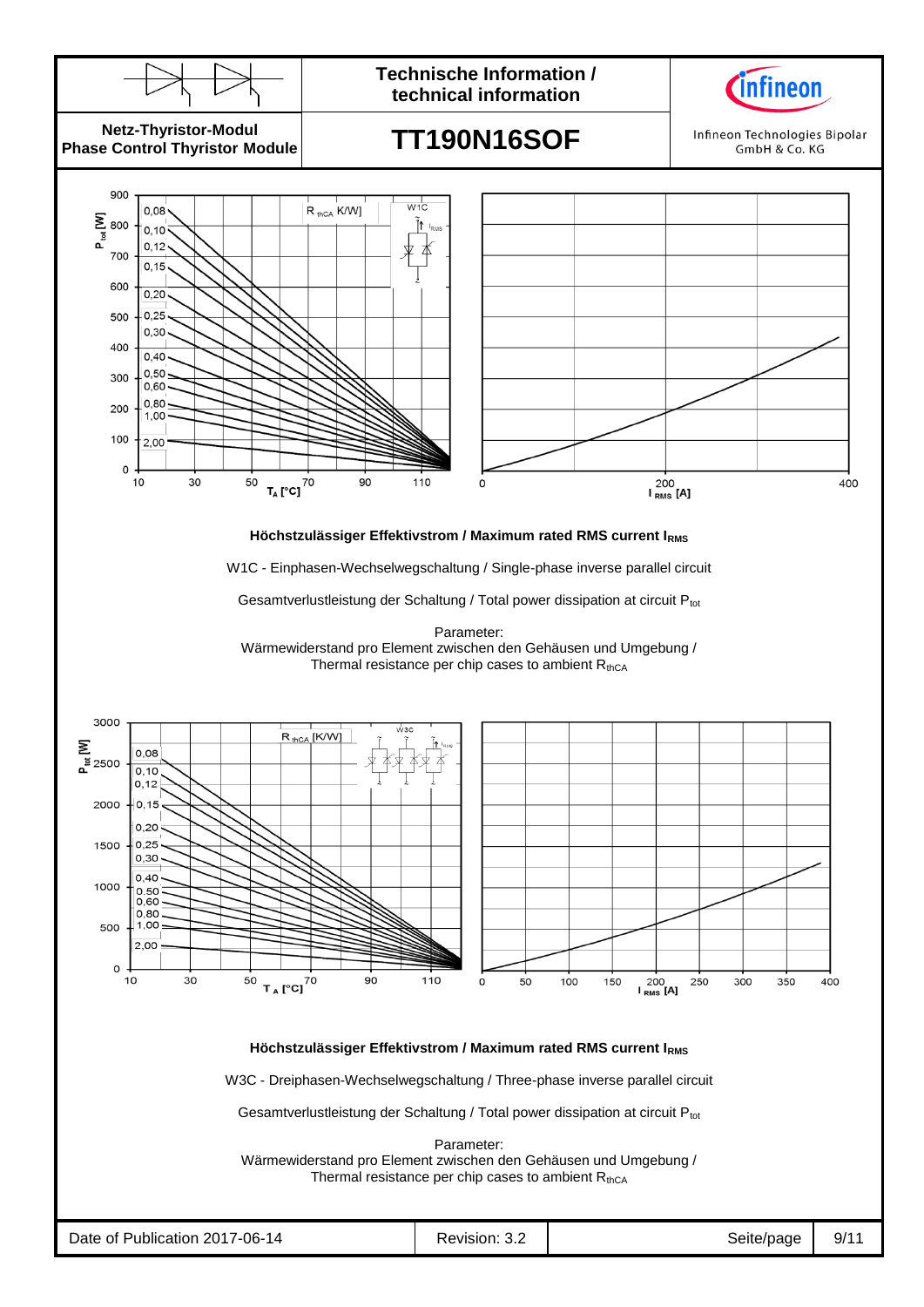